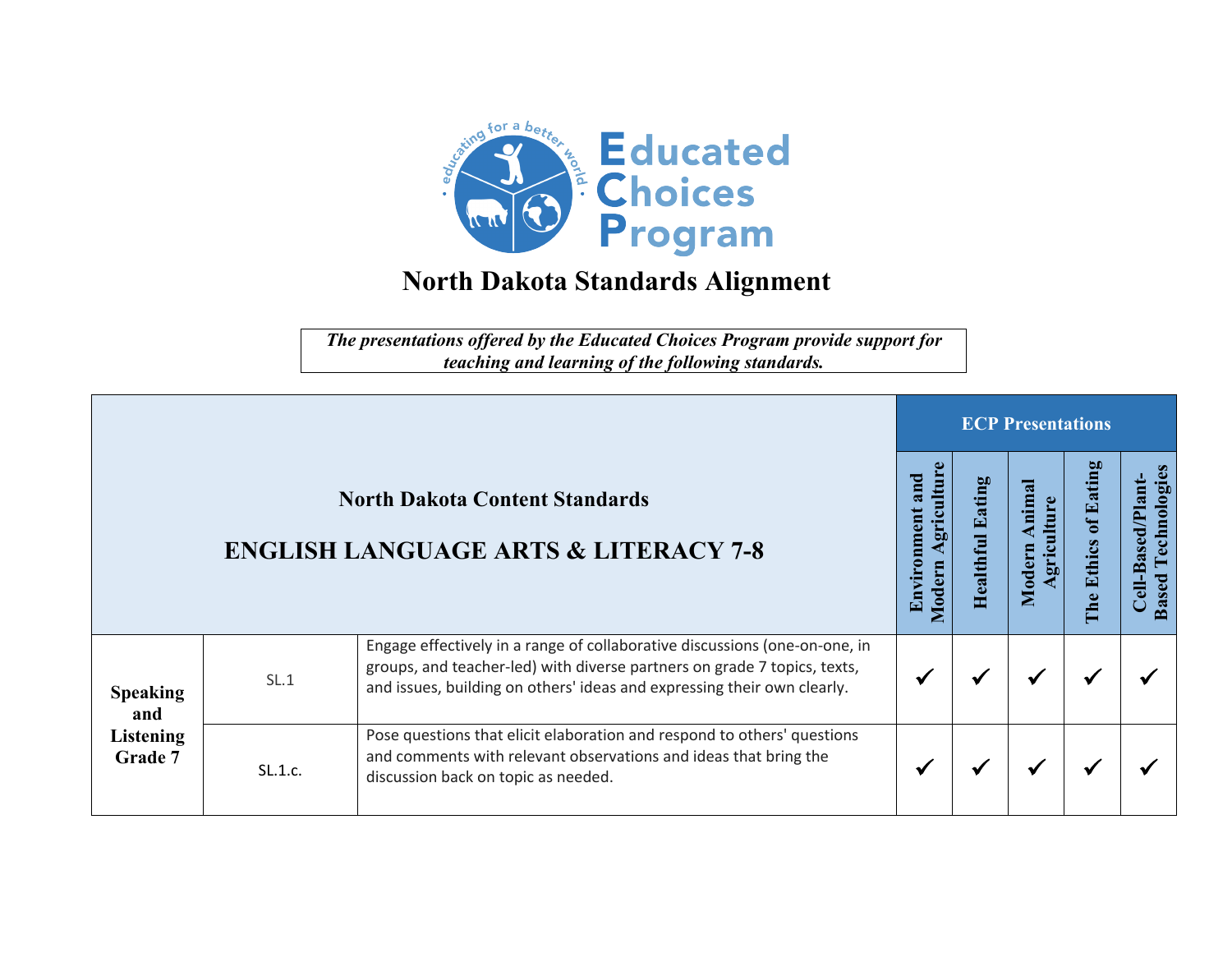| <b>Speaking</b><br>and<br><b>Listening</b><br>Grade 7 | SL.1.D | Acknowledge new information expressed by others and, when warranted,<br>modify their own views.                                                                                                                                                             |  |  |  |
|-------------------------------------------------------|--------|-------------------------------------------------------------------------------------------------------------------------------------------------------------------------------------------------------------------------------------------------------------|--|--|--|
|                                                       | SL.2   | Use introductory note-taking strategies to analyze the main ideas and<br>supporting details presented in diverse media and formats (e.g., visually,<br>quantitatively, orally) and explain how the ideas clarify a topic, text, or<br>issue under study.    |  |  |  |
|                                                       | SL.3   | Evaluate a speaker's argument and specific claims, the soundness of the<br>reasoning, and the relevance and sufficiency of the evidence.                                                                                                                    |  |  |  |
| <b>Speaking</b><br>and<br>Listening<br>Grade 8        | SL.1   | Engage effectively in a range of collaborative discussions (one-on-one, in<br>groups, and teacher-led) with diverse partners on grade 8 topics, texts,<br>and issues, building on others' ideas and expressing their own clearly.                           |  |  |  |
|                                                       | SL.1.C | Pose questions that connect the ideas of several speakers and elicit<br>elaboration, and respond to others' questions and comments with<br>relevant evidence, observations, and ideas.                                                                      |  |  |  |
|                                                       | SL.1.d | Acknowledge new information expressed by others, and, when warranted,<br>qualify or justify their own views and understanding in light of the<br>evidence presented.                                                                                        |  |  |  |
|                                                       | SL.2   | Use effective note-taking strategies to analyze the purpose of information<br>presented in diverse media and formats (e.g., visually, quantitatively,<br>orally) and evaluate the motives (e.g., social, commercial, political) behind<br>its presentation. |  |  |  |
|                                                       | SL.3   | Evaluate a speaker's argument and specific claims, the soundness of the<br>reasoning, the relevance and sufficiency of the evidence, and identify<br>when irrelevant evidence is introduced.                                                                |  |  |  |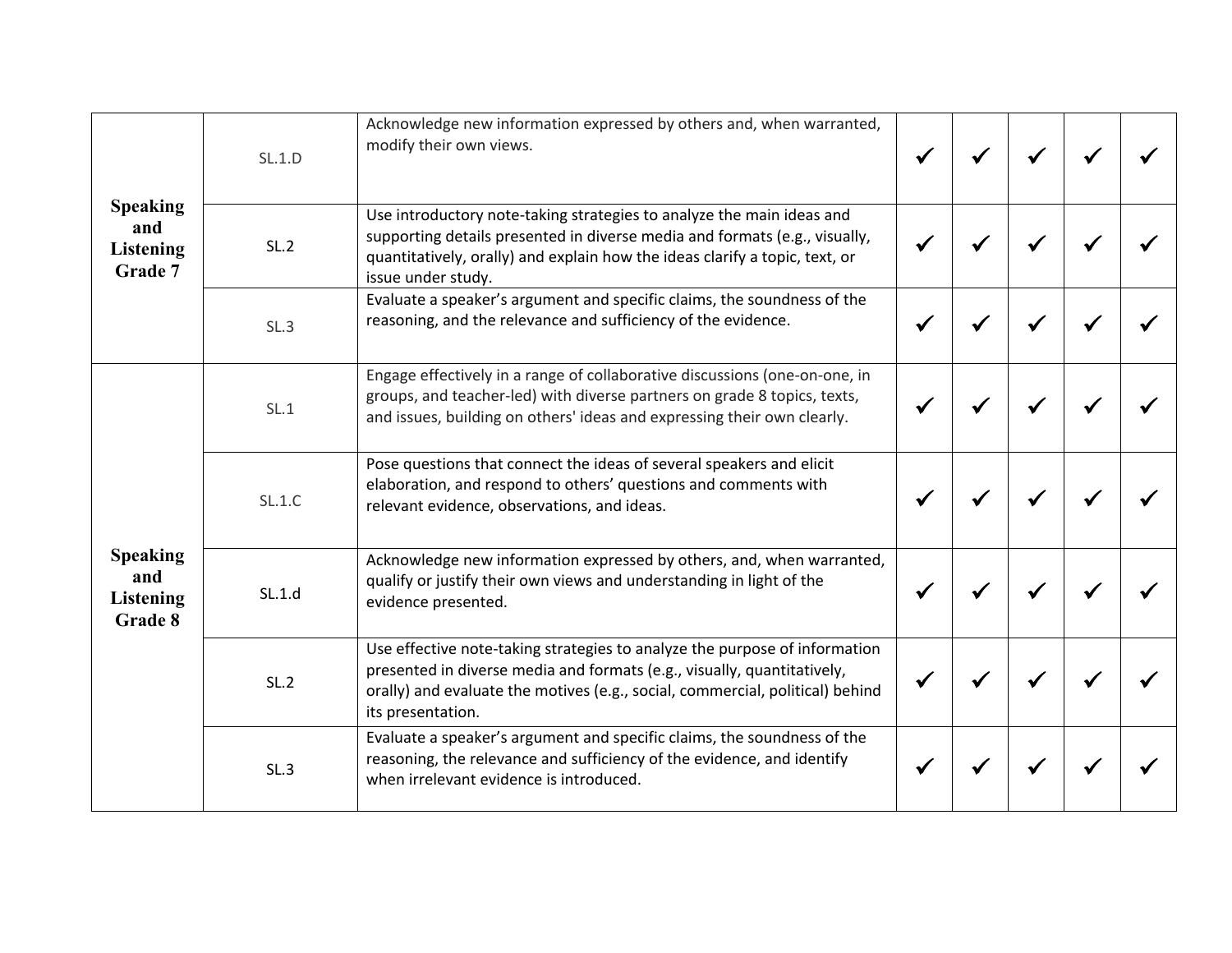|                   |       |                                                                                                | <b>ECP Presentations</b>              |                         |                              |                      |                                                |
|-------------------|-------|------------------------------------------------------------------------------------------------|---------------------------------------|-------------------------|------------------------------|----------------------|------------------------------------------------|
|                   |       | <b>North Dakota Content Standards</b><br><b>HEALTH EDUCATION 7-8</b>                           | Modern Agriculture<br>Environment and | <b>Healthful Eating</b> | Modern Animal<br>Agriculture | The Ethics of Eating | <b>Based Technologies</b><br>Cell-Based/Plant- |
| <b>Standard 1</b> | 1.8.1 | Analyze the relationship between health behaviors and personal<br>health.                      |                                       | $\checkmark$            |                              | ✔                    |                                                |
|                   | 1.8.3 | Analyze how the environment affects personal health.                                           | $\checkmark$                          | $\checkmark$            |                              | $\checkmark$         |                                                |
|                   | 1.8.5 | Describe ways to reduce or prevent injuries and other adolescent<br>health problems.           |                                       | $\checkmark$            |                              | ✔                    |                                                |
|                   | 1.8.7 | Describe the benefits of and barriers to practicing health enhancing<br>behaviors.             |                                       | $\checkmark$            |                              | $\checkmark$         |                                                |
|                   | 1.8.8 | Examine the potential seriousness of injury and illness if engaging in<br>unhealthy behaviors. |                                       | $\checkmark$            |                              | $\checkmark$         |                                                |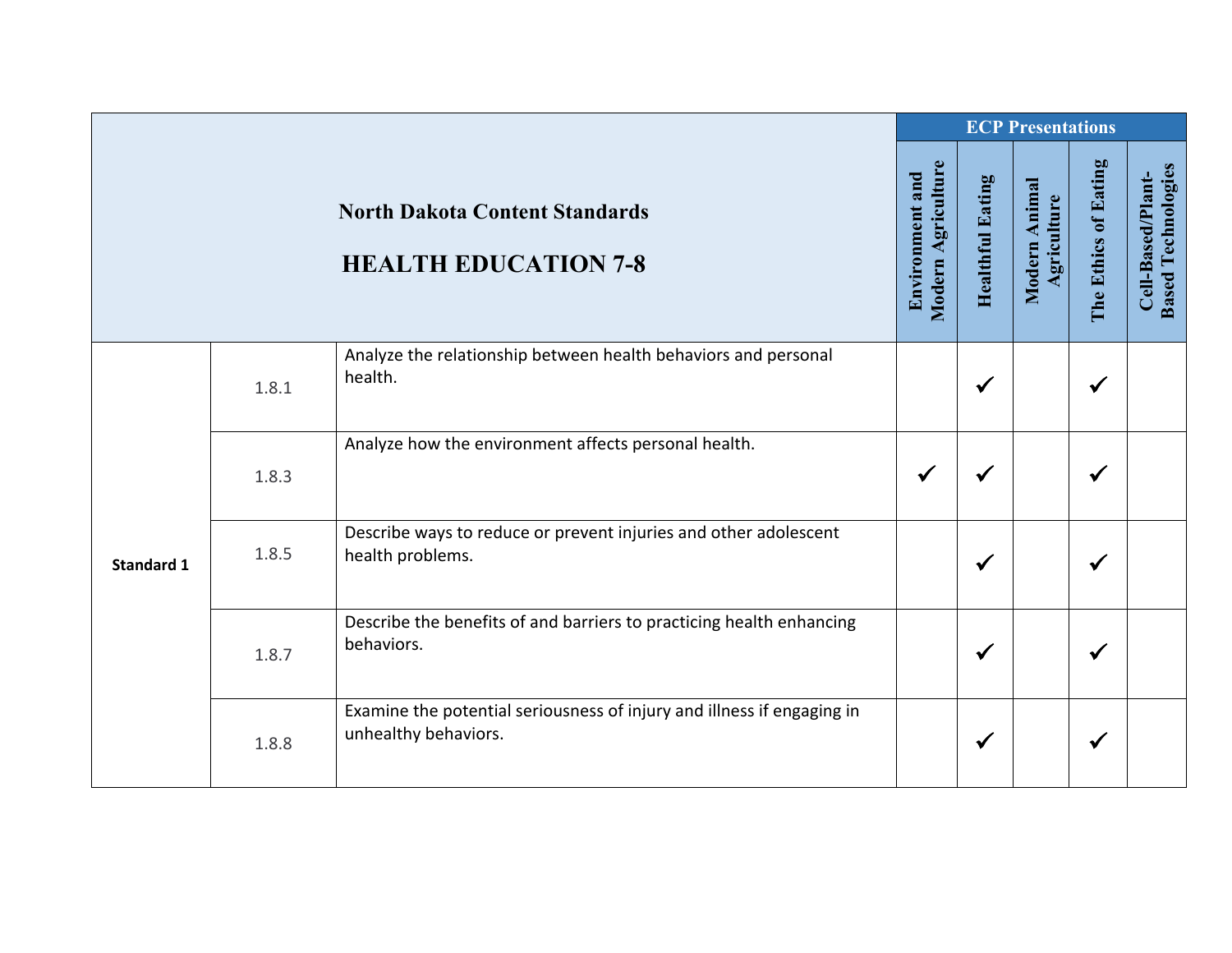| <b>Standard 2</b> | 2.8.1 | Analyze how family influences the health of individuals.                                                    |              | $\checkmark$ |              | $\checkmark$ |  |
|-------------------|-------|-------------------------------------------------------------------------------------------------------------|--------------|--------------|--------------|--------------|--|
|                   | 2.8.2 | Describe how culture, personal values, and beliefs support and<br>challenge health practices and behaviors. | $\checkmark$ |              |              |              |  |
|                   | 2.8.5 | Analyze how messages from media and technology influence health<br>behaviors.                               |              | $\checkmark$ |              | ✔            |  |
|                   | 2.8.6 | Explain the influence of norms, personal values, and beliefs on<br>individual health behaviors.             | $\checkmark$ | $\checkmark$ | $\checkmark$ | ✔            |  |
| <b>Standard 3</b> | 3.8.2 | Access valid health information from home, school, and community                                            |              | √            |              |              |  |
| <b>Standard 5</b> | 5.8.1 | Identify circumstances that can help or hinder healthy decision making.                                     | $\checkmark$ |              |              |              |  |
|                   | 5.8.2 | Apply the decision-making process in health-related situations.                                             | $\checkmark$ | ✔            |              | $\checkmark$ |  |
|                   | 5.8.4 | Distinguish between healthy and unhealthy alternatives to health-<br>related issues or problems.            | ✔            |              |              |              |  |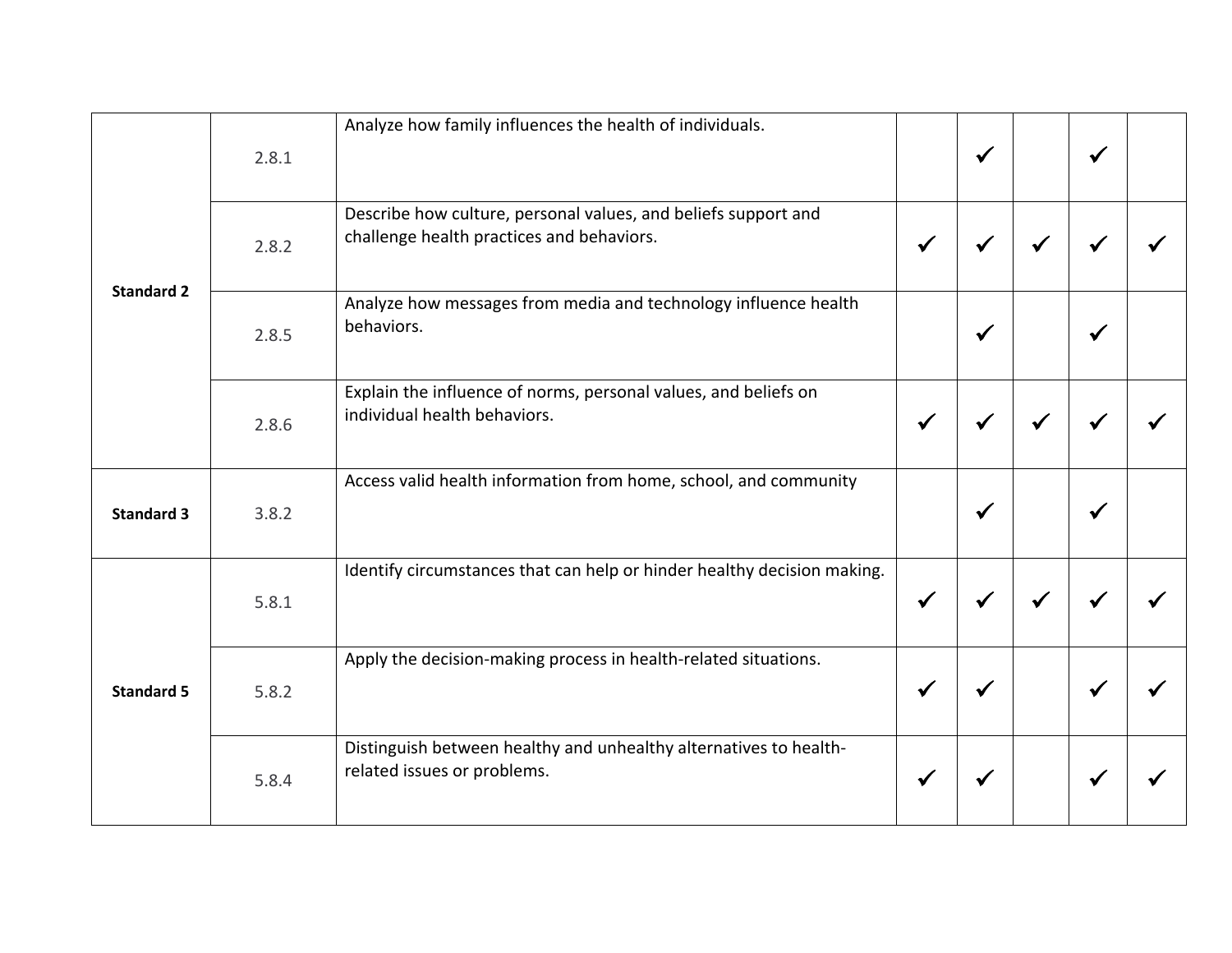| <b>Standard 5</b> | 5.8.5 | Predict the potential outcomes of healthy and unhealthy decisions on<br>self and others. | ₩                     |  |  |
|-------------------|-------|------------------------------------------------------------------------------------------|-----------------------|--|--|
| Standard 6        | 7.8.1 | Explain the importance of assuming responsibility for personal health<br>behaviors.      | $\blacktriangleright$ |  |  |
|                   | 7.8.2 | Analyze health behaviors that will maintain or improve the health of<br>self and others. |                       |  |  |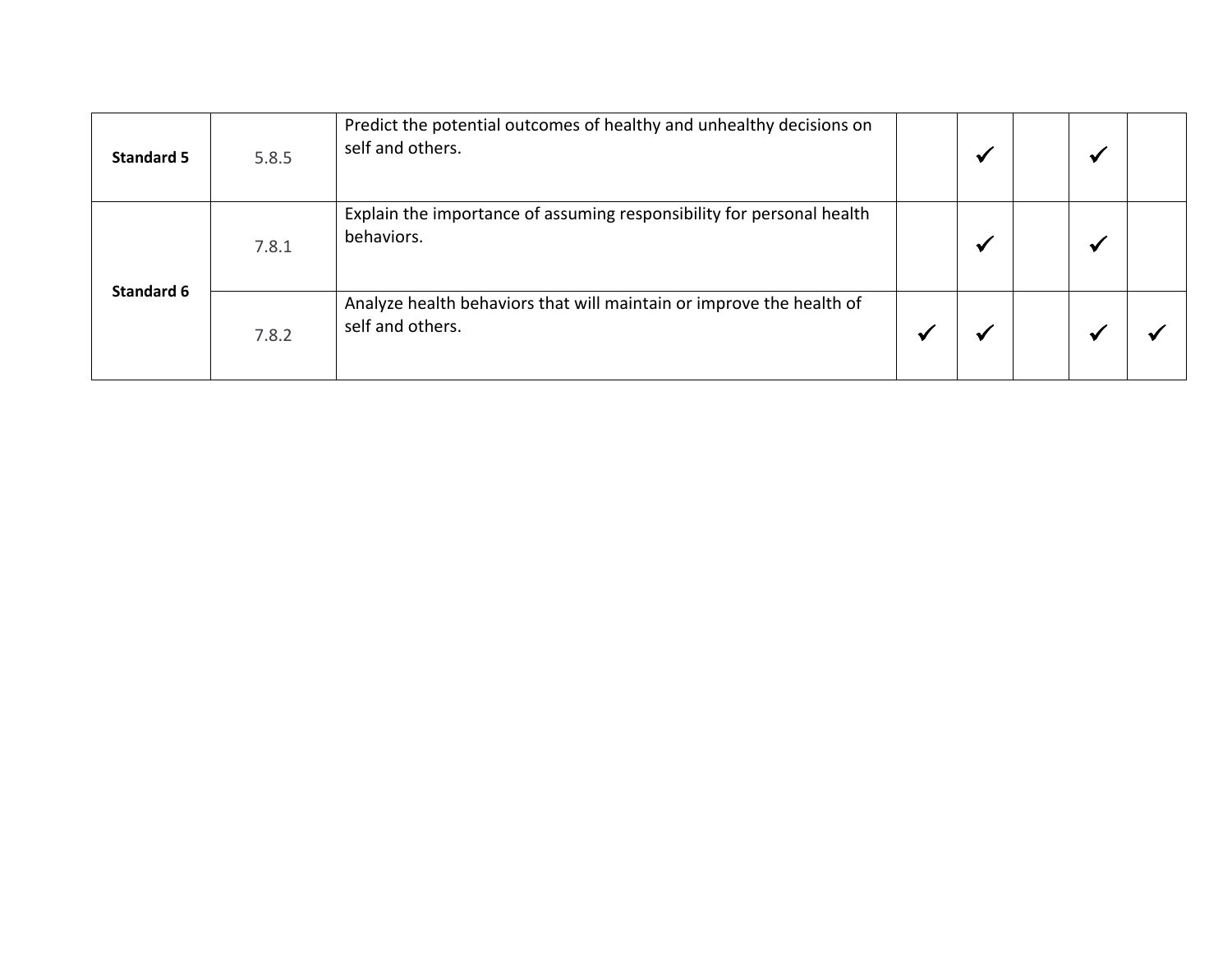|                                                             |           |                                                                                                                                                                        |                              | <b>ECP Presentations</b> |                              |                           |                                                    |  |  |  |
|-------------------------------------------------------------|-----------|------------------------------------------------------------------------------------------------------------------------------------------------------------------------|------------------------------|--------------------------|------------------------------|---------------------------|----------------------------------------------------|--|--|--|
| <b>North Dakota Content Standards</b><br><b>SCIENCE 7-8</b> |           |                                                                                                                                                                        | and<br>Environment<br>Modern | <b>Healthful Eating</b>  | Modern Animal<br>Agriculture | ₹<br>The Ethics<br>Eating | <b>Based Technologies</b><br>/Cell-<br>Plant-Based |  |  |  |
| Earth and<br><b>Space</b><br><b>Science</b>                 | MS-ESS3-2 | Analyze and interpret data on natural hazards to forecast future<br>catastrophic events that necessitate the development of technologies<br>to mitigate their effects. | $\checkmark$                 |                          |                              | ✔                         |                                                    |  |  |  |
|                                                             | MS-ESS3-3 | Apply scientific principles to design a method for monitoring and<br>minimizing a human impact on the environment.                                                     |                              |                          |                              | ✔                         |                                                    |  |  |  |
|                                                             | MS-ESS3-5 | Investigate factors that have caused changes in global temperatures<br>over time.                                                                                      | ✔                            |                          |                              | ✔                         |                                                    |  |  |  |
| Life<br><b>Science</b>                                      | MS-LS2-4  | Construct an argument supported by empirical evidence that changes<br>to physical or biological components of an ecosystem affect<br>populations.                      | ✔                            |                          |                              | √                         |                                                    |  |  |  |
|                                                             | MS-LS2-5  | Evaluate competing design solutions for maintaining biodiversity and<br>ecosystem services.                                                                            | ✔                            |                          |                              |                           |                                                    |  |  |  |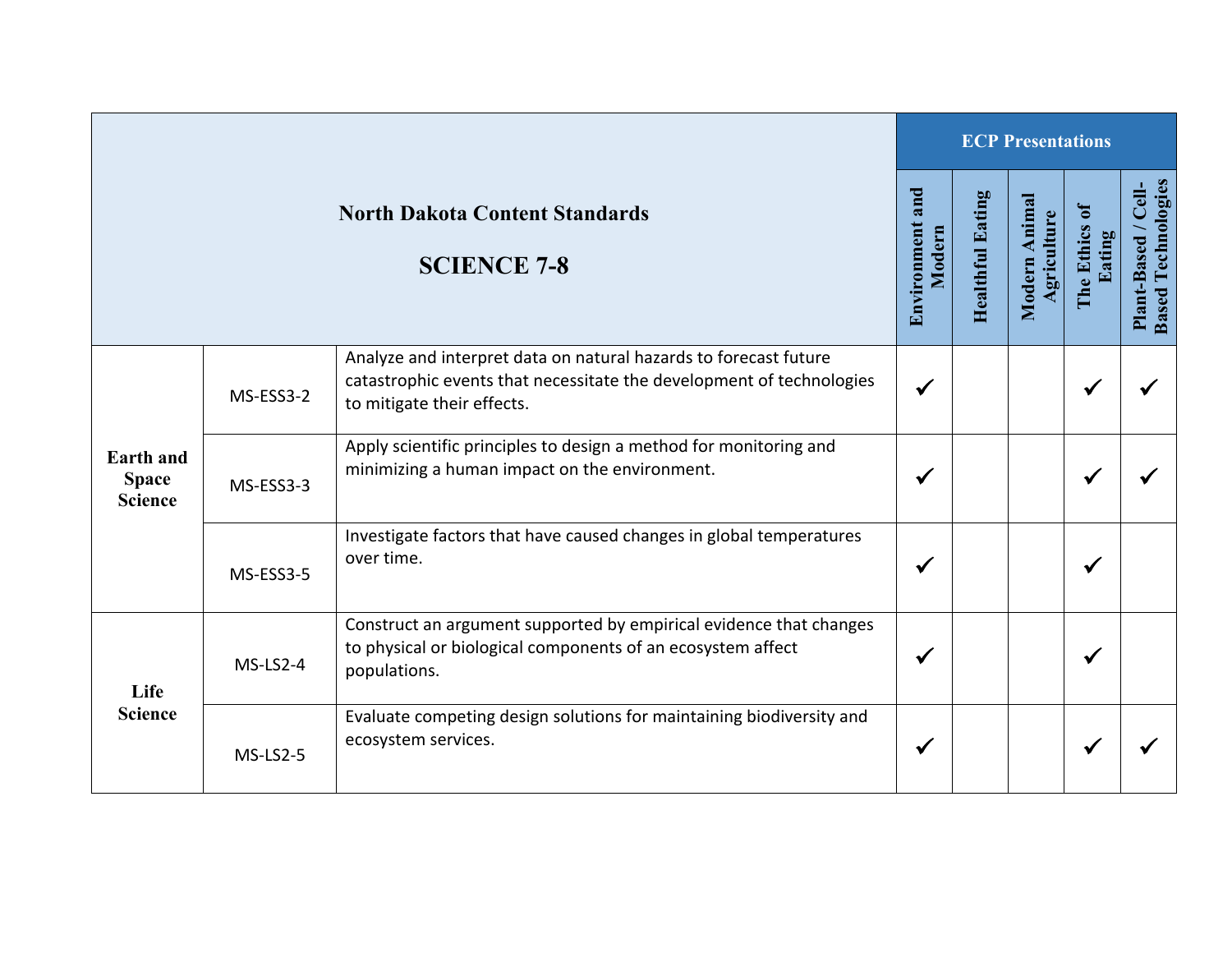| Engineering,<br>Technology,<br>and<br><b>Applications</b><br>of Science | $MS-ET1-1$ | Define the criteria and constraints of a design problem with sufficient<br>precision to ensure a successful solution, taking into account relevant<br>scientific principles and potential impacts on people and the natural<br>environment that may limit possible solutions. |  |  |  |  |  |
|-------------------------------------------------------------------------|------------|-------------------------------------------------------------------------------------------------------------------------------------------------------------------------------------------------------------------------------------------------------------------------------|--|--|--|--|--|
|-------------------------------------------------------------------------|------------|-------------------------------------------------------------------------------------------------------------------------------------------------------------------------------------------------------------------------------------------------------------------------------|--|--|--|--|--|